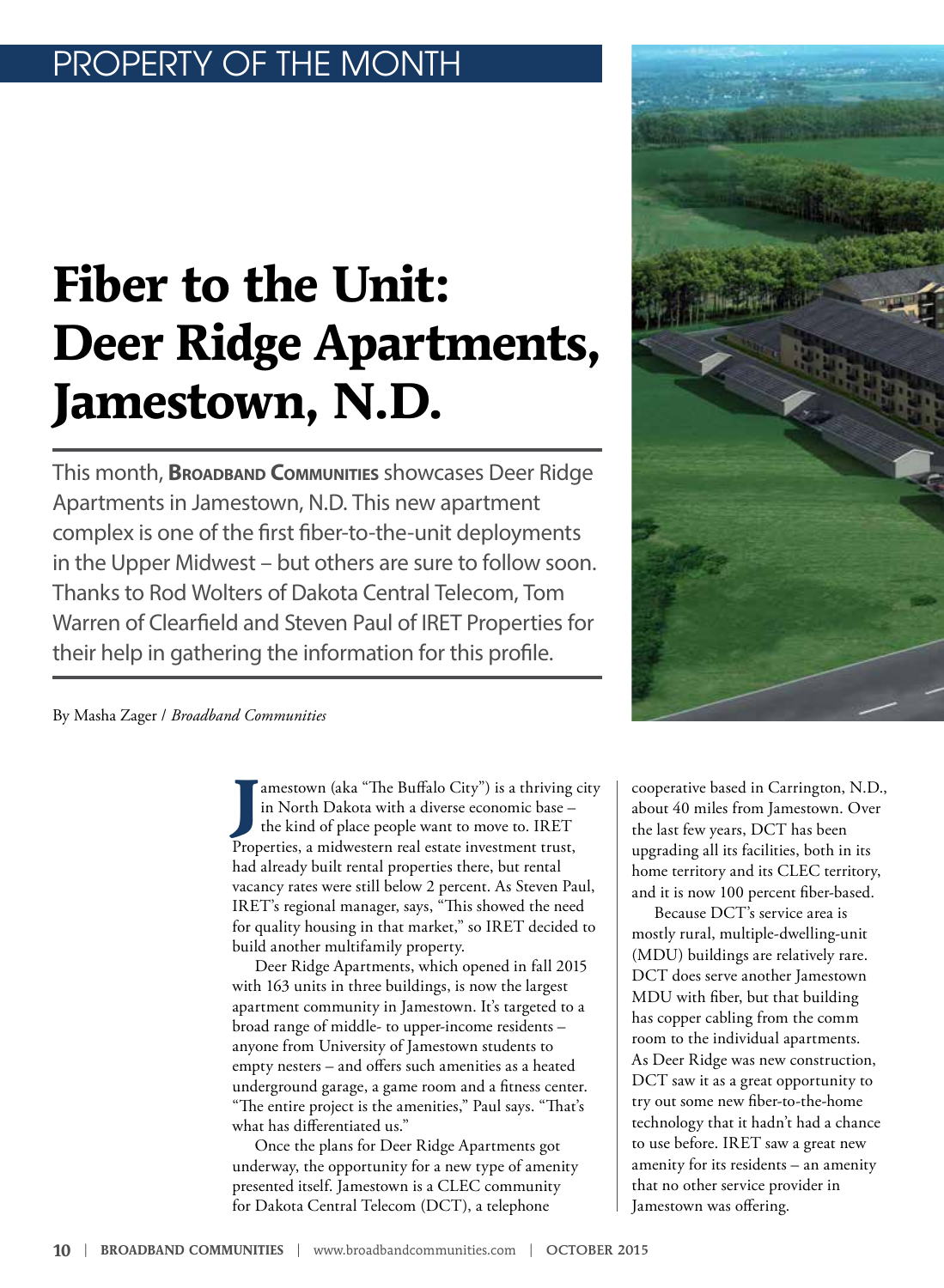

And the residents? After some initial puzzlement about where to plug in their computers, "they're excited about it," Paul says.

# **VITAL STATISTICS**

*Property Description:* Deer Ridge Apartments consists of three three-story buildings in a U-shaped configuration, connected by corner units on the ground floor. The community area features a fitness center, a full kitchen, a pizza oven, an indoor grill, a pool table and shuffleboard; unit amenities include stainless appliances, central air and heating, and washer/dryers. There is an underground parking garage beneath the entire structure.

*Demographics:* Middle- to upper-income, all ages

*Greenfield or retrofit?* Greenfield

### *Number of units:* 163

*Style:* Mid-rise

*Time to deploy:* About seven months during the construction period, most of it waiting for other trades.

- *Date services started being delivered:*  September 1 (first building) to October 15, 2015 (final building)
- *Special requirements:* The underground parking garage needed a connection to two garage door openers.

### **SERVICES**

- *Services offered or planned on the network:* High-speed Internet access with a top speed of 200 Mbps (higher speeds can be provisioned if needed); video; voice; common-area wireless; fiber-connected controllers for two garage door openers.
- *Provider choice:* Residents have the option of using satellite TV with individual antennas.

Deer Ridge Apartments is all about the amenities – and fiber to the unit allows for superior technology amenities, including 200 Mbps Internet speeds.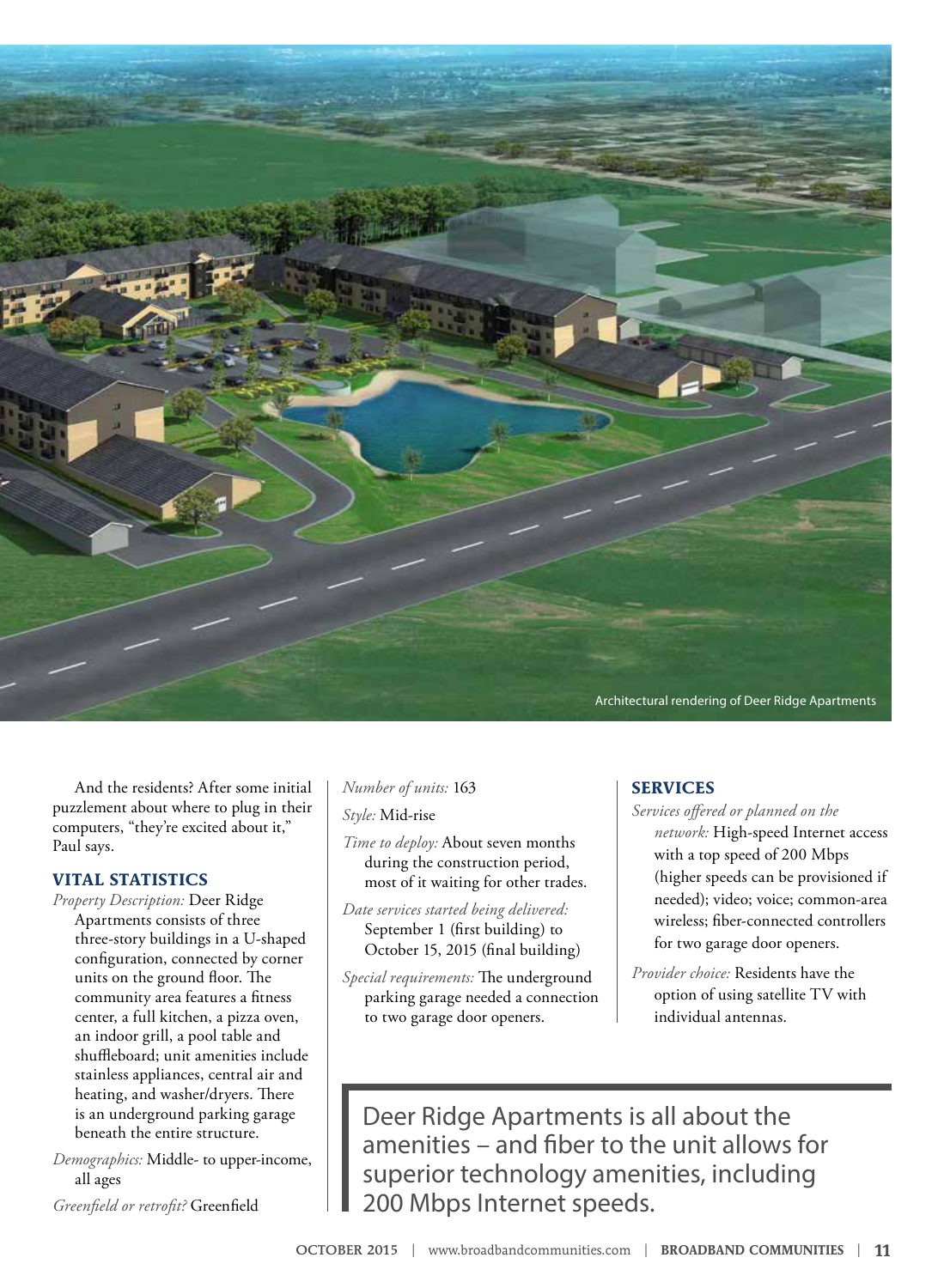# PROPERTY OF THE MONTH

# **PROPERTY OF THE MONTH HIGHLIGHTS ~ Deer Ridge Apartments, Jamestown, N.D. ~**

- One of the only fiber-to-the-unit deployments in the Upper Midwest
- New apartment community in a growing market
- Triple play plus managed Wi-Fi services
- Equipment vendors include Clearfield, Calix and Amino

#### **BUSINESS**

*Which parts of the network are owned by the service provider, and which parts are owned by the property owner?* The property owner owns everything in the building beyond the demarcation point.

*How do the service provider and owner market the services?* 

*Steven Paul, IRET Properties:* Fiber hasn't been the No. 1 thing we're pushing in our marketing, but it is once we get prospective tenants to the property.

*Rod Wolters, Central Office Technician, DCT:* In our quarterly newsletter, we did a business spotlight on Deer Ridge. I helped [IRET] get technical materials together to explain to residents the benefits and reasons for FTTH. The 100 Mbps and 200 Mbps tiers are going over very well, but TV is getting to be a harder sell; we're getting to the point where people are mostly looking at broadband speeds. We charge \$3.95 per month for managed Wi-Fi, and we market it by saying, "There's no reason for you to purchase a router every two years; let us manage it for you and keep it upgraded when we do software upgrades." We operate a 24/7 help desk, so if a connection issue arises, customers can call in, and the help desk will help them. Most people are going completely wireless, except for a wired connection to the DVR.

*What is the take rate for services? Rod Wolters:* All the tenants take some services. Some take triple play; others take data only or TV and

data. About 75 to 80 percent are taking managed Wi-Fi services.

*Network benefits:* 

*Steven Paul:* It's too soon to tell, but we expect it to have some value.

## **TECHNOLOGY**

*Broadband architecture:* Fiber to the unit

*Where are ONTs placed?* Inside each unit

*Technology used:* GPON

- *Methods for running cables inside buildings:* Indoor riser-rated microduct and a 3mm pushable/ pullable fiber spliced at each ONT and on the main floor near a splitter wall box
- *Vendors/products:* Calix supplied the FTTH electronics, including the new 844G GigaCenter indoor ONT, which allows managed Wi-Fi



Clearfield FieldSmart fiber entrance cabinet (top) loaded with fiber splice trays and FieldSmart Wallbox with 1x32 splitters (bottom)

services with both 2.4 GHz and 5 GHz Wi-Fi channels. Clearfield supplied the microduct, pushable fiber and other connectivity equipment. Set-top boxes are from Amino, and the IPTV platform is from Innovative Systems.

*Rod Wolters:* Using Wi-Fi in an MDU will work, but it requires planning. We were a Calix test site for managed Wi-Fi. Two of their staff came out to help us; we fired up one building with 57 ONTs, did predictive analysis and set up the system to their requirements. Then we did Wi-Fi mapping and speed tests to see if there was overlap between apartments. We tweaked the platform about four times. If everyone is using the 5 GHz spectrum, there are no issues. The more you can keep off the 2.4 GHz spectrum, the better off you are. Each apartment has a specific 5 GHz channel, and with the right power level settings you can get good coverage in the apartment and not too much bleed-over into other apartments. Most smartphones will move over automatically to 5 GHz, but for now, a lot of other devices are still on 2.4 GHz. But we're running pretty clean, the data throughputs are fine, and no one is complaining.



Fiber-fed structured wire deployment (Calix ONT on top, Ethernet distribution patch panel below it and power supply at the bottom)